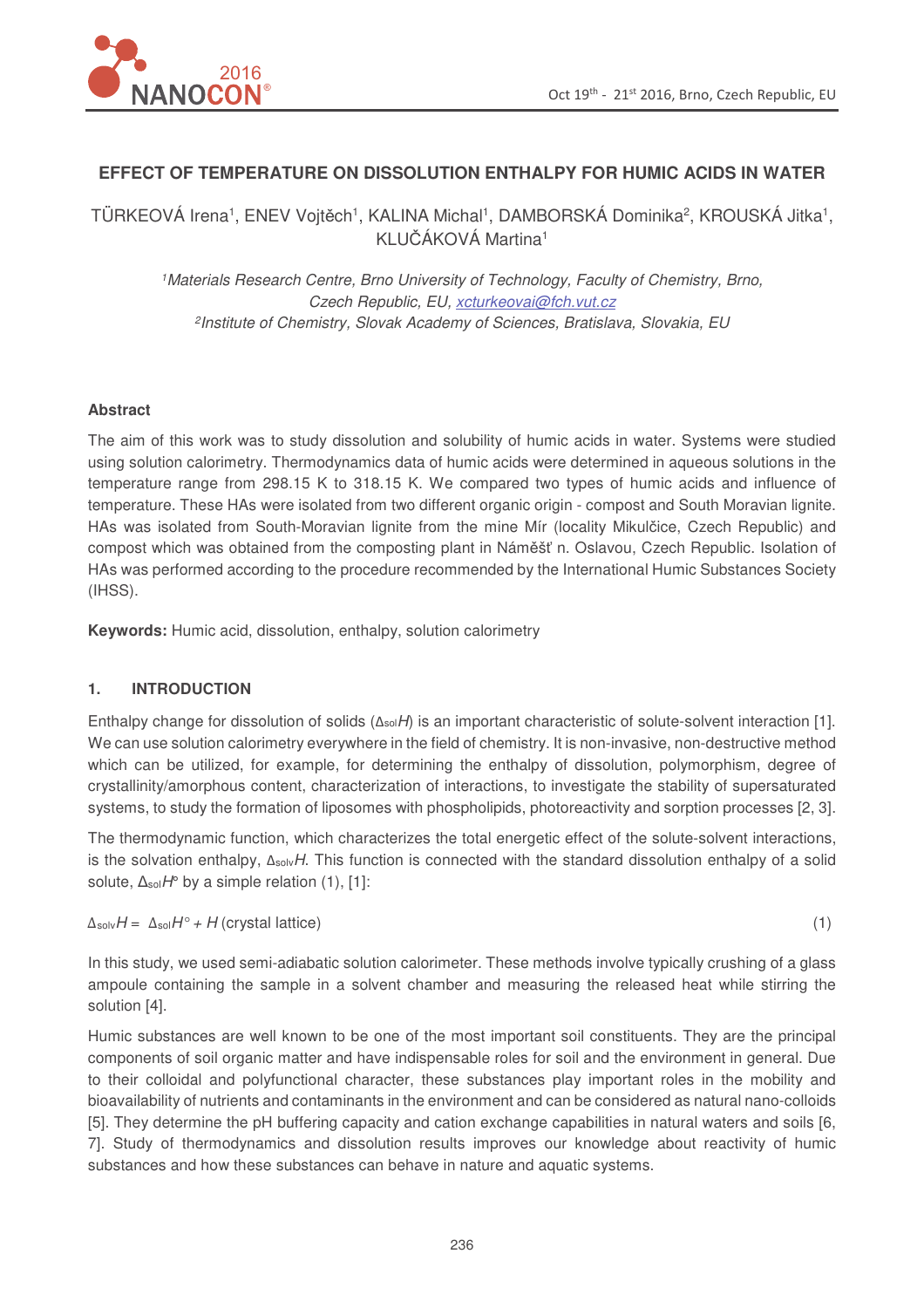

# **2. MATERIALS AND METHOD**

## **2.1. Materials**

Humic acids were isolated from South-Moravian lignite from the mine Mír (locality Mikulčice, Czech Republic), compost was obtained from the composting plant in Náměšť n. Oslavou, Czech Republic. Isolation of HAs was performed according to the procedure recommended by the International Humic Substances Society (IHSS).

# **2.2. Methods**

## **Solution calorimetry**.

The enthalpy of solution  $(\Delta_{sol}H)$  of humic acids was measured with the precision solution calorimeter of the TAM III Thermal Activity Monitor (TA Instruments Inc.). The measurement temperatures were  $25 \pm 0.0001$  °C,  $30 \pm 0.0001$  °C and  $35 \pm 0.0001$  °C. The volume of the vessel was 100 mL, and the stirrer speed was 500 rpm. Measurements with sample amounts of approximately 100 mg were performed. The calorimeter was calibrated with KCl (analytical grade, > 99.5%, Merck). The TAM Assistant software v0.9 and SolCal version 1.2 was used for the data analysis.

# **3. RESULTS AND DISCUSSION**

In Figure 1 typical output from the measurement of solution calorimetry for dissolution of lignite HA at 35 °C is shown. Green circle indicates the effect of the breakage of the ampoule with the sample of humic acids. From these data we can calculate the value of enthalpy. As can be seen the slope of curve increases in this points which indicates that studied reactions are exothermic. Values of enthalpy are negative, which corresponds to exothermic origin of reactions.



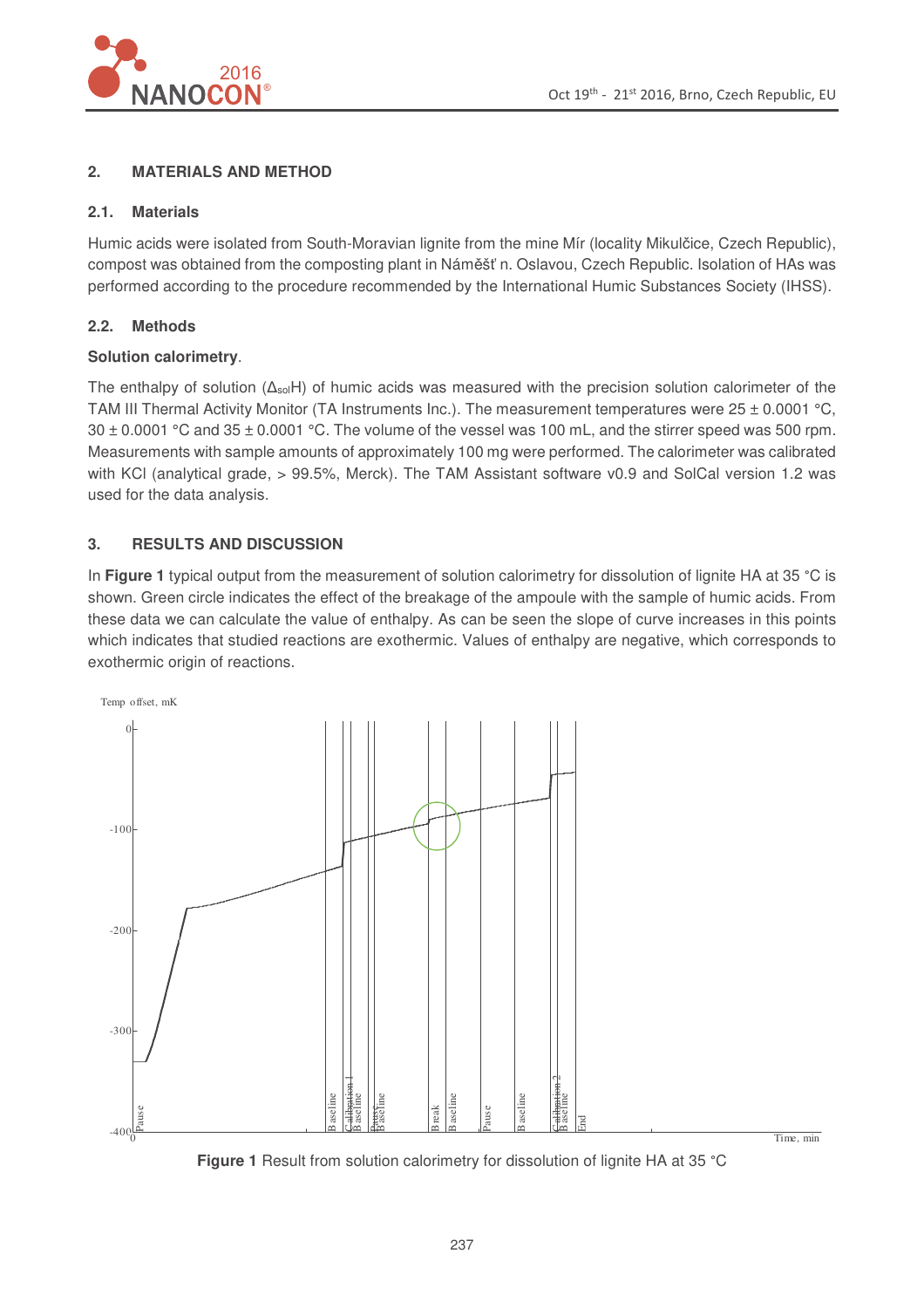





**Figure 2** Dependence of dissolution enthalpy on temperature (25 °C to 35 °C)

The data for lignite HA and compost HA showed linear decrease of (the absolute value of) measured enthalpy with increasing temperature of dissolution in water, cf. **Figure 2**. As it is known, the solubility of humic acids increases with increasing temperature. This should predict and increasing enthalpy at higher temperatures. Considering the observed phenomena together with complexicity of humic acids it is hard to resolve which effects predominate in dissolution of humic acids and therefore are responsible for decrease enthalpy with temperature increase. Received data are shown in **Table 1**.

| Table 1 Dissolution enthalpy from solution calorimetry (TAM III, TA Instruments) |
|----------------------------------------------------------------------------------|
|----------------------------------------------------------------------------------|

| <b>Reaction</b>              | $\Delta_{sol}H$ [J/g] | <b>Reaction</b>              | $\Delta_{sol}H$ [J/g] |
|------------------------------|-----------------------|------------------------------|-----------------------|
| Lignite $HA + water$ (25 °C) | $-32.419$             | Compost $HA + water (25 °C)$ | $-31.640$             |
| Lignite $HA + water (35 °C)$ | $-28.296$             | Compost $HA + water (35 °C)$ | $-23.952$             |
| Lignite $HA + water (45 °C)$ | $-25.755$             | Compost $HA + water (45 °C)$ | -19.870               |

# **4. CONCLUSION**

The heat of dissolution of lignite humic acid, compost humic acid in water was determined experimentally. The values of dissolution enthalpies in both cases indicate that the dissolution is exothermal processes. From results we can see dependence on the temperature. With increasing temperature the decrease of dissolution enthalpy can be observed. It means that endothermic part of solution is increasing during dissolution.

## **ACKNOWLEDGEMENTS**

# **This work was supported by project Nr. LO1211, Materials Research Centre at FCH BUT-Sustainability and Development (National Programme for Sustainability I, Ministry of Education, Youth and Sports).**